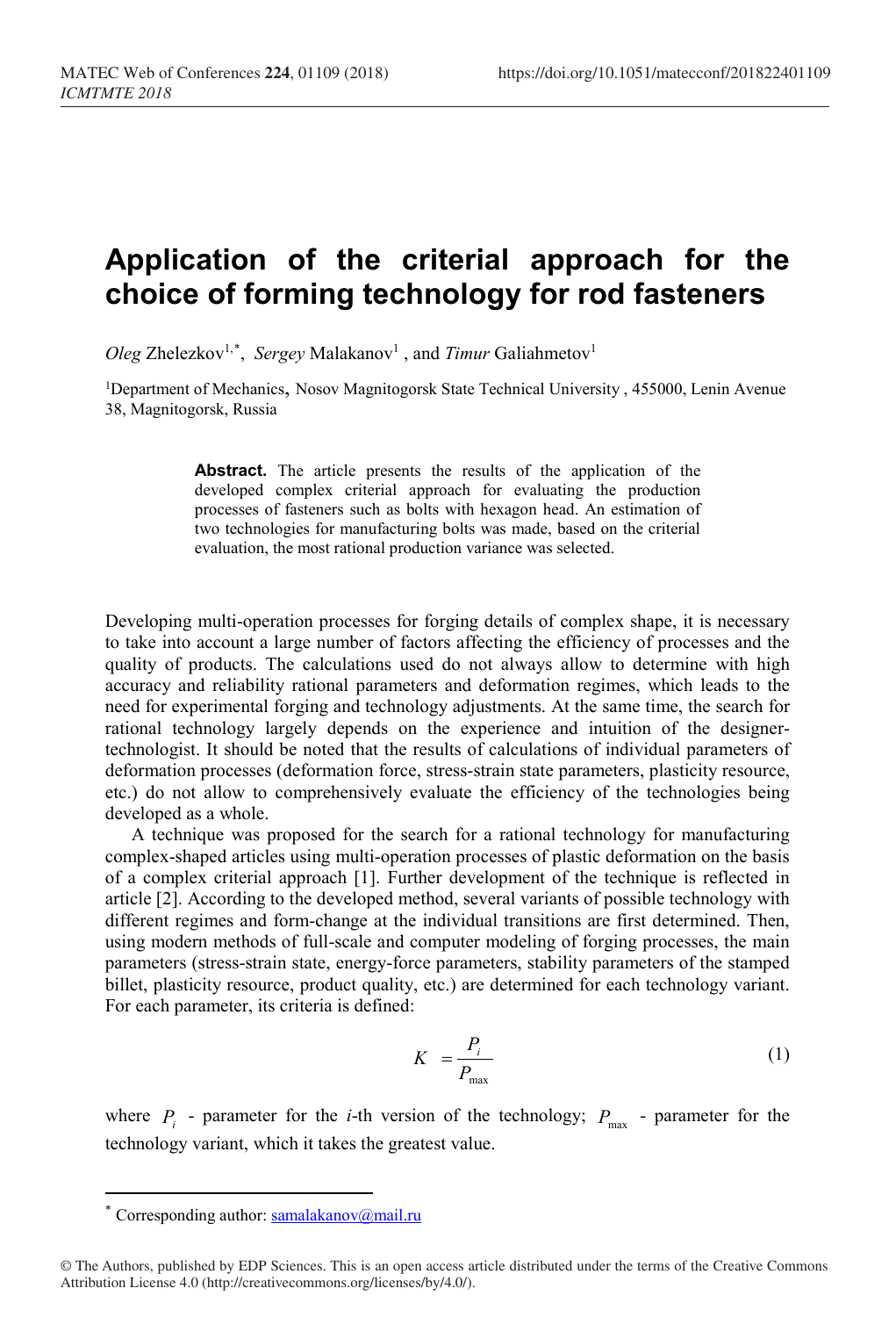The criteria are summarized for each technology and the technology is used as the basis for which the summary criteria has a minimum value.

When searching for a rational technology for manufacturing rod fasteners with hexagon head using a complex criterial approach, two variants of the technological process were considered:

- cold forging of the barrel head and cutting on the hexagon (variant No.1, see Fig. 1);

- cold forging of a cylindrical head and unbroken pressing of a hexagon with extrusion of a recess (variant No.2, see Fig. 2).



**Fig. 1.** Cold forging of the barrel head and cutting on the hexagon.



**Fig. 2.** Cold forging of a cylindrical head and unbroken pressing of a hexagon with extrusion of a recess.

In this paper, the evaluation was performed using the longitudinal stability criteria, the power criteria, the energy criteria, the tool wear criteria, the fracture criteria, and the metal consumption criteria.

In the manufacture of bolts and screws, the stability of the landing process depends on the size of the stamped portion of the workpiece. To evaluate the possibility of the deformation process is used parameter, which is called the coefficient of forging:

$$
k_B = l_0 / d_0, \qquad (2)
$$

where  $l_0$ - the length of the deformable part of workpiece, mm;  $d_0$ - the diameter of the workpiece, mm.

The smaller the value of  $k<sub>B</sub>$ , the more stable the deformation process proceeds and the probability of longitudinal bending decreases. With a large value of  $k<sub>n</sub>$ , a loss of stability, i.e., longitudinal bending of the stamped portion of the rod, is possible, which leads to the appearance of a defective workpiece.

On the basis of numerous theoretical and experimental studies, as well as practical experience, it is established that when forging for one transition the landing factor  $k<sub>B</sub>$ should not exceed 2.3 [3]. If  $k_B \ge 2.3$ , then forging the head must be done in several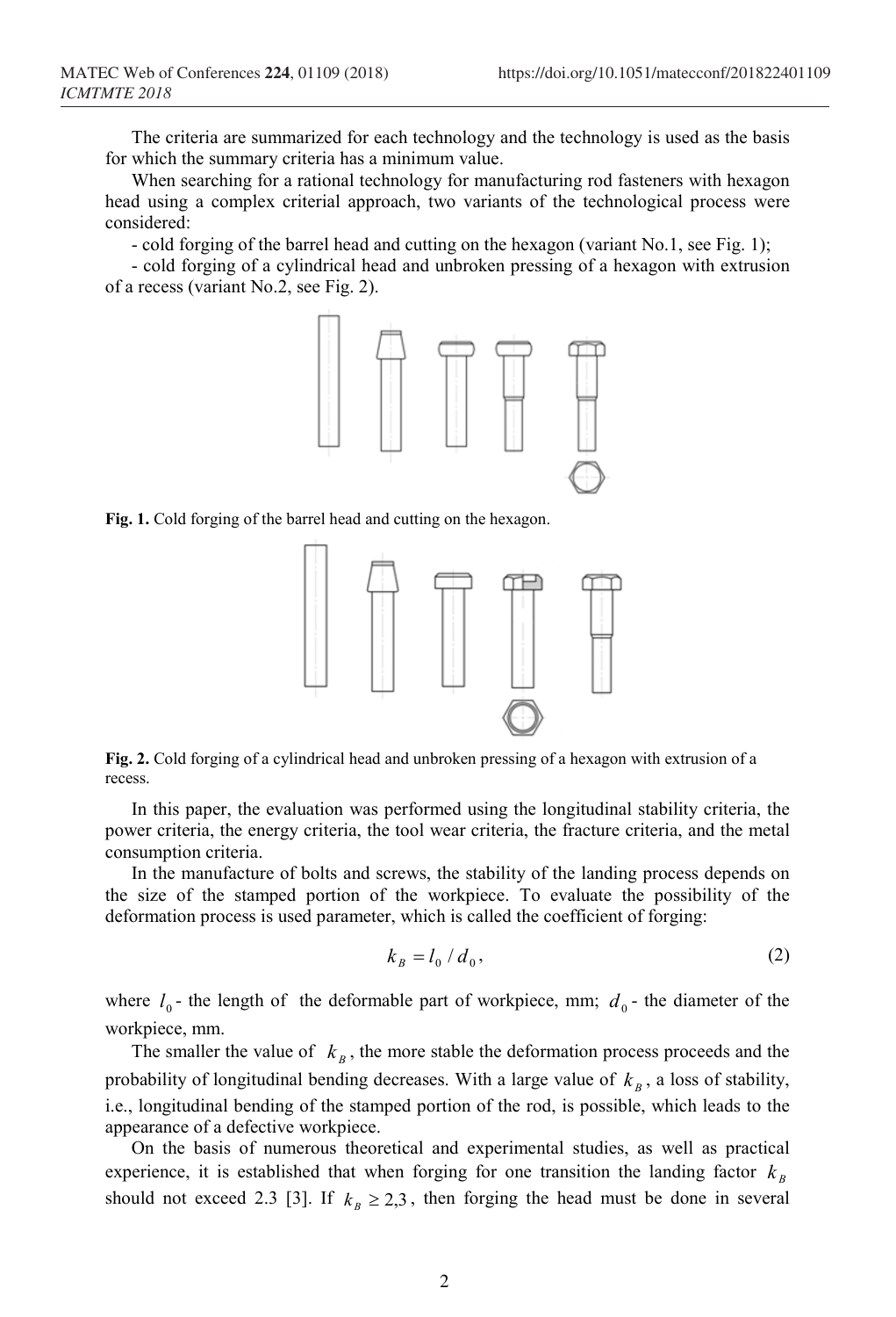transitions. It should be noted that when stamping bolts it is necessary to ensure a highquality clean cut of the workpiece and perpendicularity of the cutting plane to the longitudinal axis [4].

It should be noted that the possibility of bending the workpiece with draft increases with decreasing frictional forces along the contacting surfaces of the workpiece and punch. Therefore, under unfavorable conditions, to avoid longitudinal bending of the workpiece, its end part is pinched in the punch. From this point of view, forging schemes using a tool with a tapered working surface are more preferable, since they provide a larger area of the contact surface during deformation.

Thus, the criteria of longitudinal stability:

$$
K_{LS} = \frac{k_{B_i}}{k_{B_{\text{max}}}},\tag{3}
$$

where  $k_{B}$  - the forging coefficient for the *i*-th technology;  $k_{B}$  - the coefficient of forging by technology, which it takes the maximum value.

With the development of new processes of forging and construction equipment, with the expansion of the field of application of metal forming, with the improvement of the quality of the raw material and processing speeds, the issue of the required effort, the work of deformation and power becomes more and more important. The determination of these values is necessary in the transition to the manufacture of new products, for example, products with new shapes and technological parameters of forging, to select the source material or to address issues of improving the productivity of equipment. The effective capacity of the equipment is limited, on the one hand, by the maximum permissible deformation force, and on the other hand, by the overload capacity of the motor. Only with simultaneous consideration of efforts and effective power can the most efficient and full use of forging equipment, without fear of overloading.

When developing the process should pick up such methods in which the desired shape of the product would be obtained by the simplest way, with the least effort and energy.

Using the results of computer and full-scale modeling, for each variant of the technology, the maximum deformation forces were determined and the force criteria  $K<sub>F</sub>$ :

$$
K_F = \frac{F_i}{F_{\text{max}}},\tag{4}
$$

where  $F_i$  - the maximum forging force for the *i*-th technology variant, N;  $F_{\text{max}}$  - the maximum forging force for the technology variant, which it takes the highest value, N.

When the energy criteria is found, a diagram  $F = f(z)$  of the dependence of the deformation force  $F$  on the movement of the tool  $z$  is constructed for each technology variant on the basis of either computer simulation or experimental data. A typical curve is shown in Fig. 3.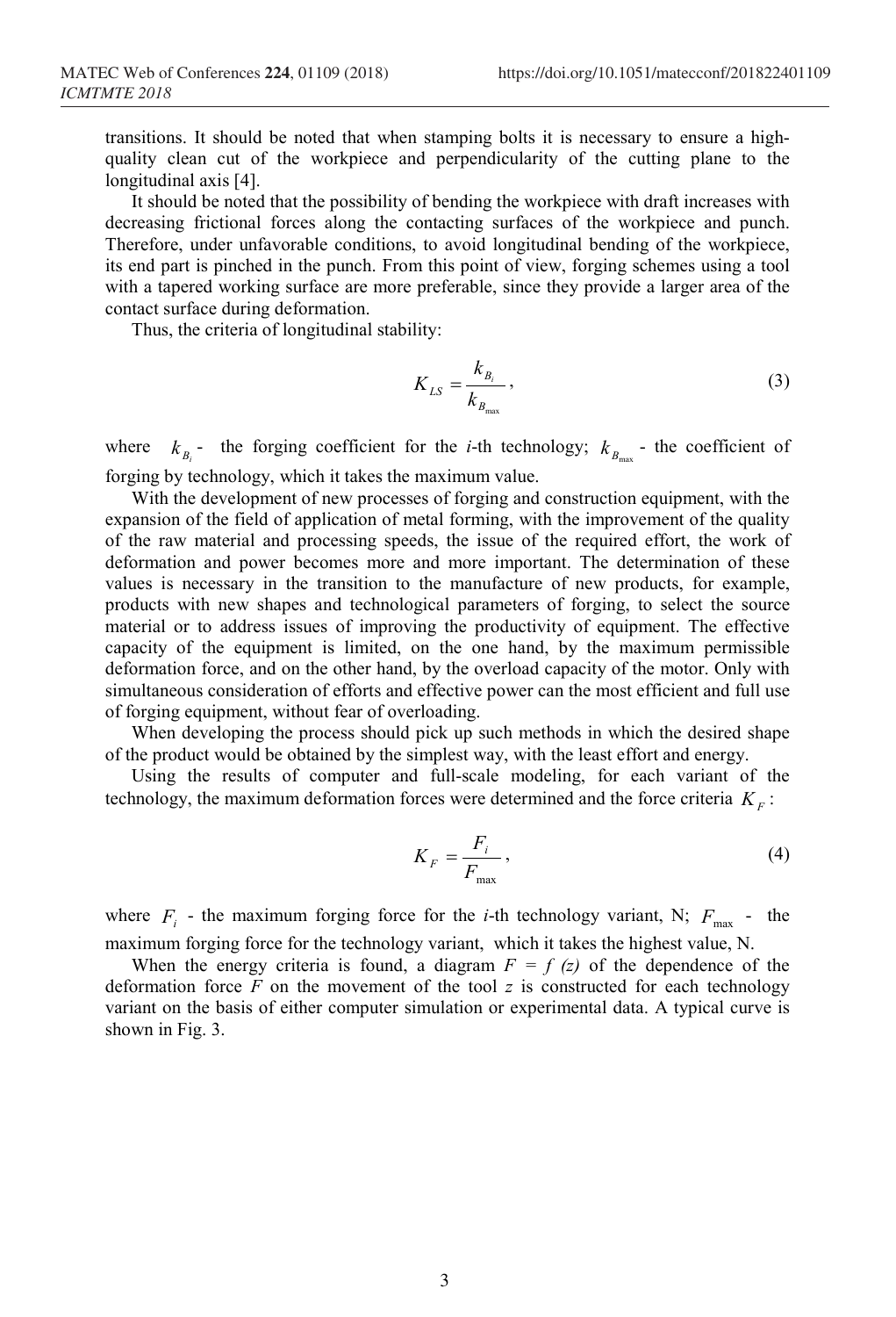

**Fig. 3.** Typical diagram of the dependence of the deformation force F on the displacement of the punch z.

With a high degree of accuracy, the curve  $F = f(z)$  can be approximated by a polynomial of the fifth degree:

$$
F = k_1(z)^5 + k_2(z)^4 + k_3(z)^3 + k_4(z)^2 + k_5z.
$$
 (5)

Then the deformation work *A* is determined as the area of the figure bounded by the curve  $F = f(z)$  and the *z*-axis of the abscissas *z* (Fig. 3). For this, the integral of the equation (5) is determined from 0 to *z*, where *z* is the total stroke of the tool for the entire stage of deformation:

$$
A = \int_{0}^{z_k} [k_1(z)^5 + k_2(z)^4 + k_3(z)^3 + k_4(z)^2 + k_5 z] d(z).
$$
 (6)

After integration:

$$
A = \left[\frac{1}{6}k_1(z)^6 + \frac{1}{5}k_2(z)^5 + \frac{1}{4}k_3(z)^4 + \frac{1}{3}k_4(z)^3 + \frac{1}{2}k_5(z)^2\right]_0^{z_k}.
$$
 (7)

The Energy Criteria:

$$
K_E = \frac{A_i}{A_{\text{max}}},\tag{8}
$$

where  $A_i$  - the work of deformation during forging according to the i-th variant of the technology, J;  $A_{\text{max}}$  - the work of deformation during forging according to the variant, which the work has the maximum value, J.

The problems of improving the wear resistance of parts and tools from a variety of materials dedicated to the works by I. V. Kragelskiy [5], D. N. Garkunov [6] V. N. Vinogradova [7], M. M. Khrushchev [8]. The diversity of evaluation criteria of wear resistance indicates the significantly different approaches of researchers to the explanation and description of the wear mechanisms of materials.

The criteria of wear resistance of the tool is based on the energy theory of wear of solids [5,6], according to which the volume wear ∆*W* is proportional to the work of the friction forces  $A_{F_r}$  in the contact zone: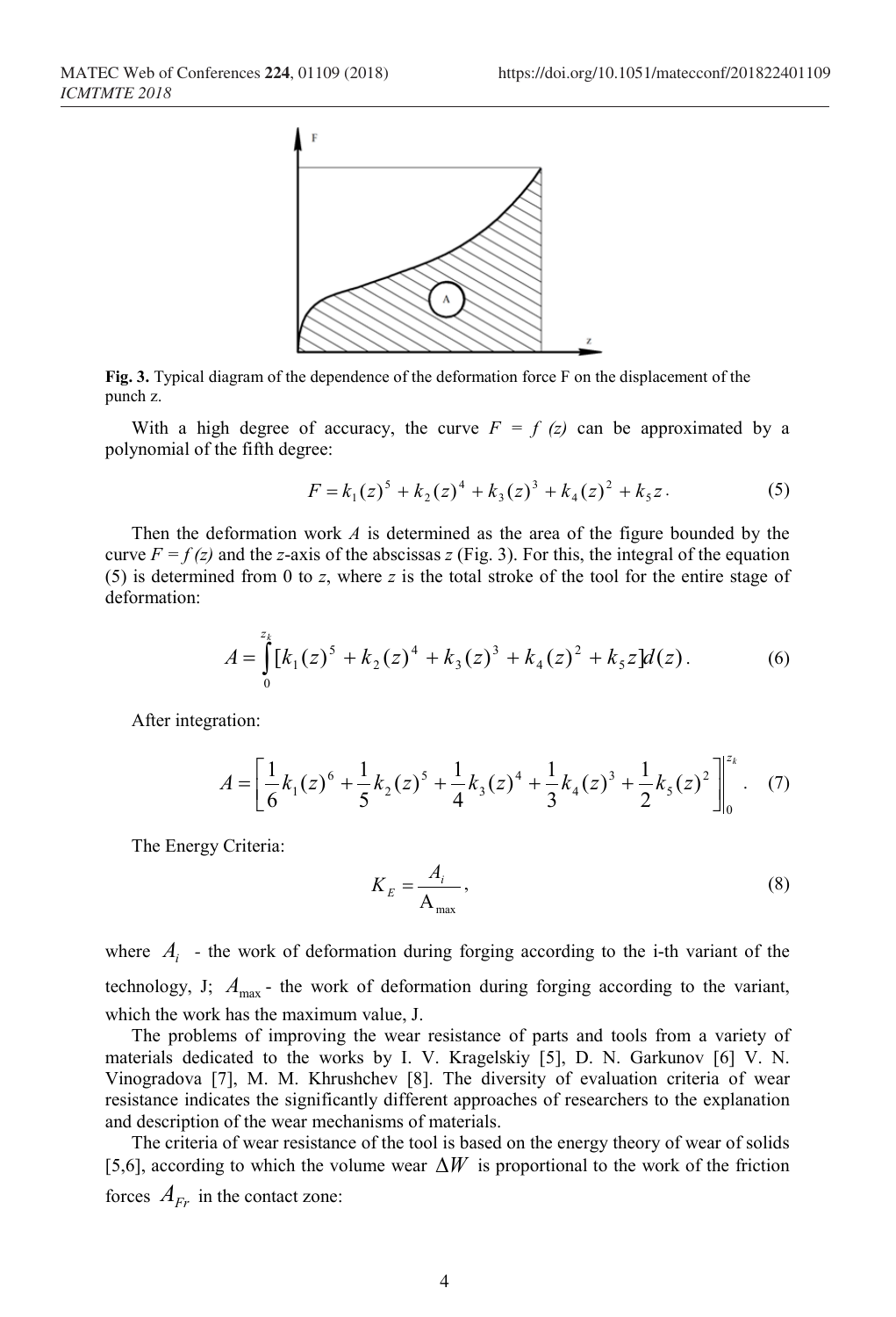$$
\Delta W = J_{\omega} \cdot A_{Fr},\tag{9}
$$

where  $J_{\varphi}$  - index of the energy intensity of wear, which is determined on the basis of experimental studies using special equipment (friction machine),  $m^3 / J$ .

This approach is used in assessing the wear resistance of a thread-rolling tool [9]. In general:

$$
A_{Fr} = F_{Fr} s = \mu F_N s \,, \tag{10}
$$

where  $F_{F_r}$  - the friction force, N;  $\mu$  - coefficient of friction;  $F_N$  - force of normal pressure, N; *s* - movement, m.

The criteria of tool wear:

$$
K_{TW} = \frac{A_{Fr_i}}{A_{Fr_{\text{max}}}},\tag{11}
$$

where  $A_{F_i}$  - the work of frictional forces during forging according to the *i*-th version of the technology, J;  $A_{F_{r_{\text{max}}}}$  *-* work of frictional forces during forging according to a variant of technology with maximum frictional forces, J.

In a comparative analysis of different versions of the technology of manufacturing core products, the well-known criteria for the destruction of Cockcroft and Latham [10] was used, which is determined directly in the processes of computer modeling with the use of "DEFORM-3D".

Relative criteria of destruction:

$$
K_D = \frac{D_i}{D_{\text{max}}},\tag{12}
$$

where  $D_i$ - the maximum value of the Cockroft-Latham criteria for forging in the *i*-th version of the technology;  $D_{\text{max}}$  - the maximum value of the Cockcroft-Latham criteria from the variant in which this criteria takes the highest value.

An important economic factor affecting the efficiency of the process, the manufacture of fasteners is the consumption of metal per unit of output. Metal waste appears when the front and rear ends of the rod or rupture are removed and when blanks are removed during the working-out and adjustment of the forging process, as well as in the implementation of the spent technology. For example, in the case of using the technology of variant No.1 (see Fig. 1), when the barrel head is cut into a hexagon, the cut metal is waste. And when using non-fibrous forging with the extrusion of recess (variant No.2), the metal is saved.

The criteria of metal consumption:

$$
K_{MC} = \frac{V_i}{V_{\text{max}}},\tag{13}
$$

where  $V_i$  - the volume of the head before the final hexahedron for the *i*-th technology, m<sup>3</sup>;  $V_{\text{max}}$  - the volume of the head before the final formation of the hexagon for the technology, according to which the volume is maximal,  $m<sup>3</sup>$ .